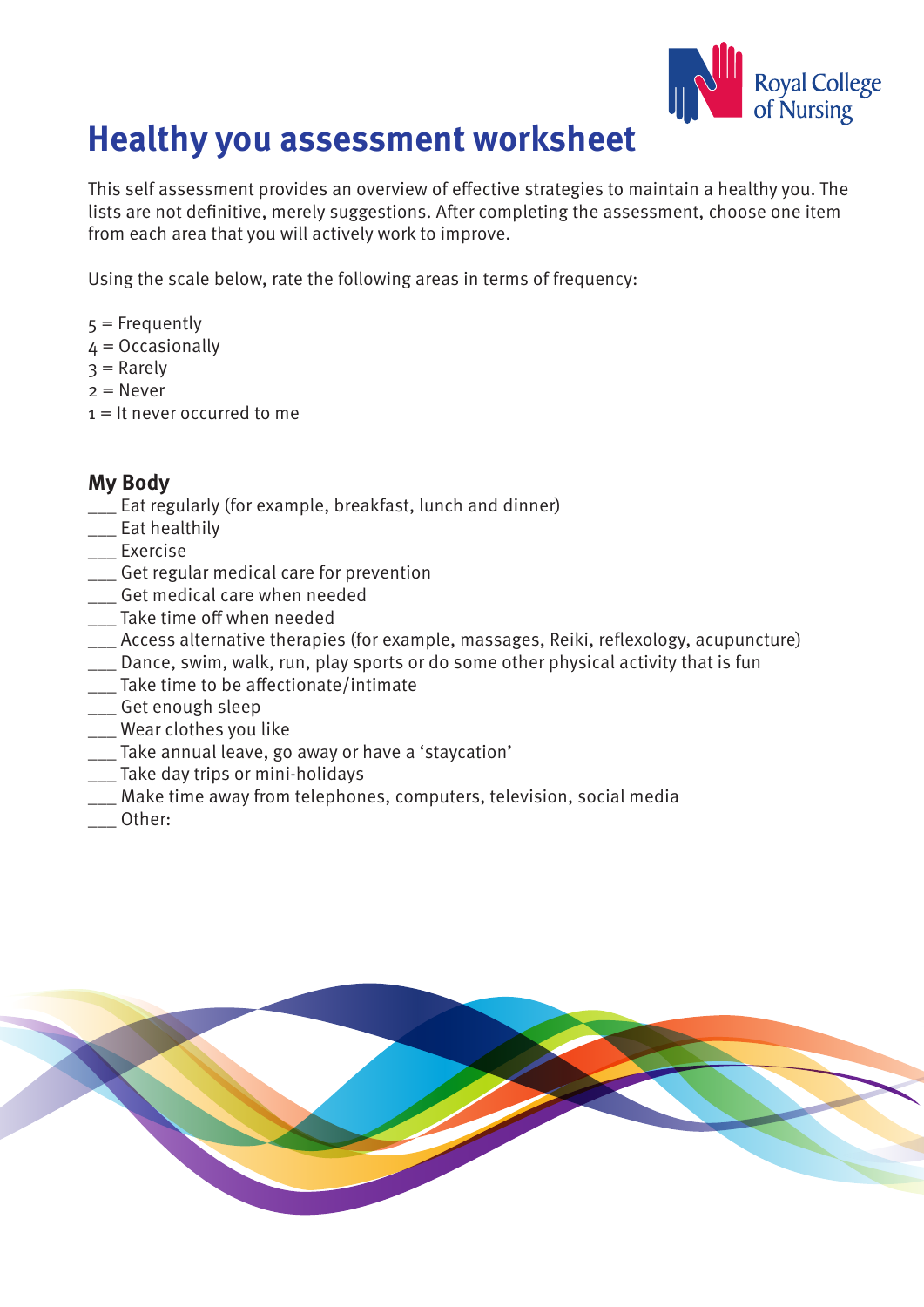

# **My Mind**

- \_\_\_ Make time for self-reflection
- \_\_\_ Take time for personal development
- \_\_\_ Write a journal
- \_\_\_ Read literature that is unrelated to work
- \_\_\_ Do something that you are not an expert or in charge of
- \_\_\_ Reduce stress in your life
- \_\_\_ Let others see different sides of you
- \_\_\_ Notice your inner experience—listen to your thoughts, judgements, beliefs, attitudes, feelings
- \_\_\_ Engage in new activities, for example, go to a museum, exhibition, sports event, and theatre performance, something which will stimulate you outside your usual activities
- **\_\_\_** Practise receiving from others
- \_\_\_ Be curious
- Say "no" to extra responsibilities when necessary
- \_\_\_ Other:

#### **My Heart**

- \_\_\_ Spend time with others whose company you enjoy
- \_\_\_ Stay in contact with important people in your life
- \_\_\_ Give yourself affirmations, praise yourself
- \_\_\_ Love yourself, show self-compassion
- \_\_\_ Re-read favourite books, re-watch favourite movies
- \_\_\_ Identify comforting activities, objects, people, relationships and places, and seek them out
- \_\_\_ Allow yourself to cry if you feel tearful
- \_\_\_ Find things that make you laugh
- When needed, express your outrage in social action, letters, donations, marches and protests
- \_\_\_ Take time to play games or play with others such as social groups, friends, children, pets
- \_\_\_ Other: